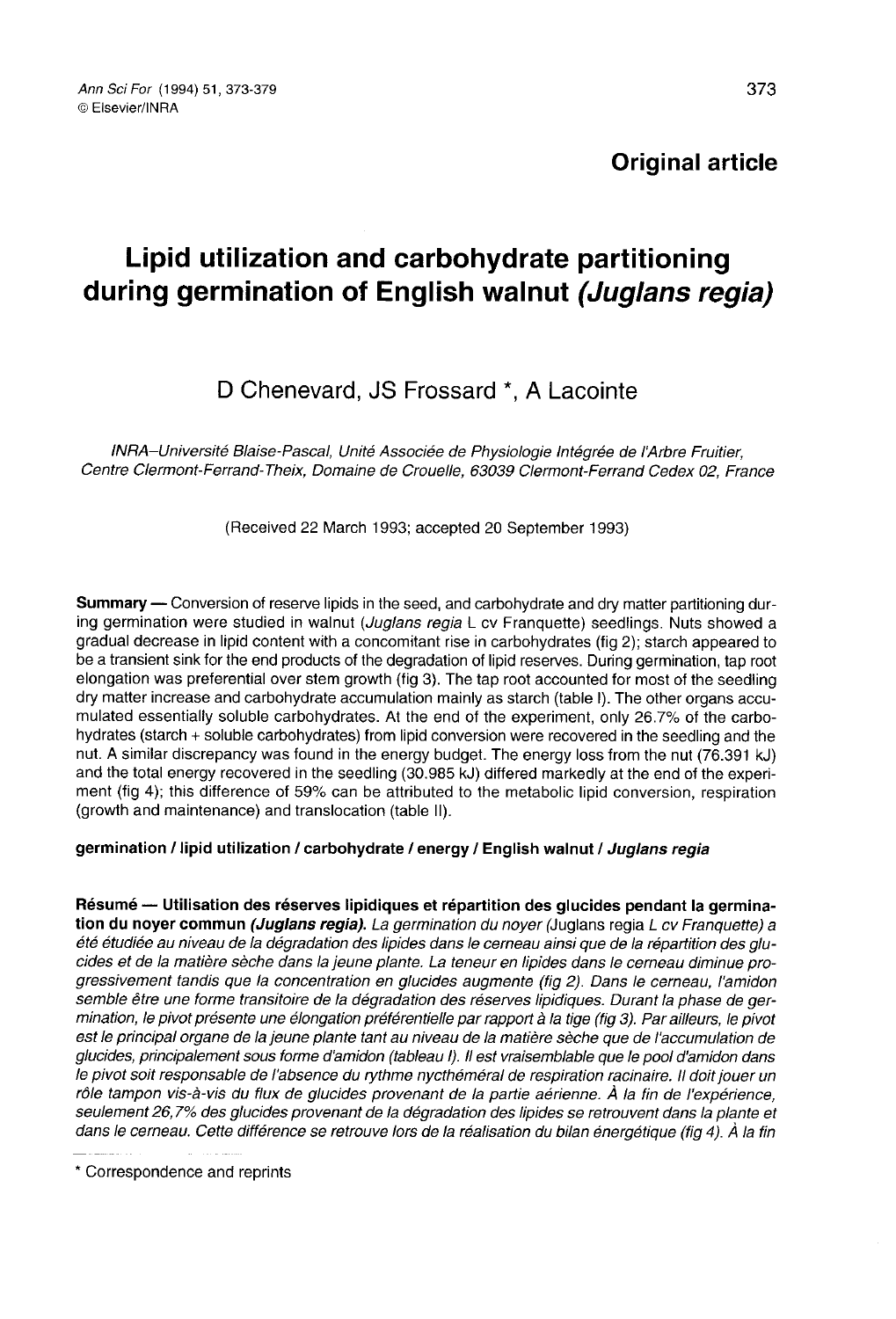de l'expérience, les pertes énergétiques dans le cerneau sont égales à 76 391 J tandis que l'énergie présente dans la plante n'est que de 30 985 J. Cette différence peut être attribuée aux processus de conversion des lipides dans le cerneau, à la respiration et à la translocation (tableau II).

#### germination / conversion lipidique / glucides / énergie / noyer /Juglans regia

#### INTRODUCTION

The lipid reserves of oilseeds transferred from the cotyledons to the different parts of the growing seedling originate from gluconeogenesis (Moreau and Huang, 1977) with an accumulation of starch in the seed (Bory et al, 1990). The seedling roots are very important organs for the storage of food reserves, particularly during the early years of development to the woody plant. In walnut, during the first year, the carbon fixed through photosynthesis is mainly accumulated in the tap root (Lacointe, 1989). In addition, 6 weeks after germination, the relative independence of root respiration with respect to current photosynthesis was shown to be related to the size of the tap root (Frossard et al, 1989).

The present study was undertaken to characterize the changes in lipids, starch, soluble carbohydrates and energy in the cotyledons and in the different parts of the walnut seedling during germination. This study also provides a likely biochemical explanation for the absence of root respiration rhythm, which was observed in earlier studies.

#### MATERIALS AND METHODS

#### Plant material and germination conditions

Nuts from English walnut (Juglans regia L, cv Franquette) were soaked in running tap water for 72 h at room temperature (20°C). Germination was carried out in moist vermiculite at saturation in a growth cabinet at 25°C and 90% relative air humidity, with a 12 h light period (250 μm•m<sup>-2</sup>•s<sup>-1</sup> PAR) for 26 d.

#### Compositional analysis

A total of 240 nuts were used in germination experiments; 20 seedlings (4 samples of 5 seedlings) were harvested at regular intervals (2-3 d) up to 26 d. After harvest, the seedlings were rapidly measured and dissected into cotyledons, tap roots of diameter < 3 mm, tap roots of diameter > 3 mm, lateral roots, stem, and leaves when present (fig 1). These different parts were immediately frozen in liquid nitrogen and freezedried. The dry matter content of the different organs was determined.

Before biochemical analysis, the organs were ground and passed through a 125-μm-mesh screen. The lipid content of the nut was evaluated by a Bruker Spectrospin NMR analyser (Minispec 10), using crude walnut oil as reference.

For each sample, soluble carbohydrates were extracted in boiling ethanol (80% v/v) and assayed by the anthrone method (Halhoul and Kleinberg, 1972). Starch was assayed in the ethanol-



Fig 1. The different parts of a 26-day-old seedling of English walnut.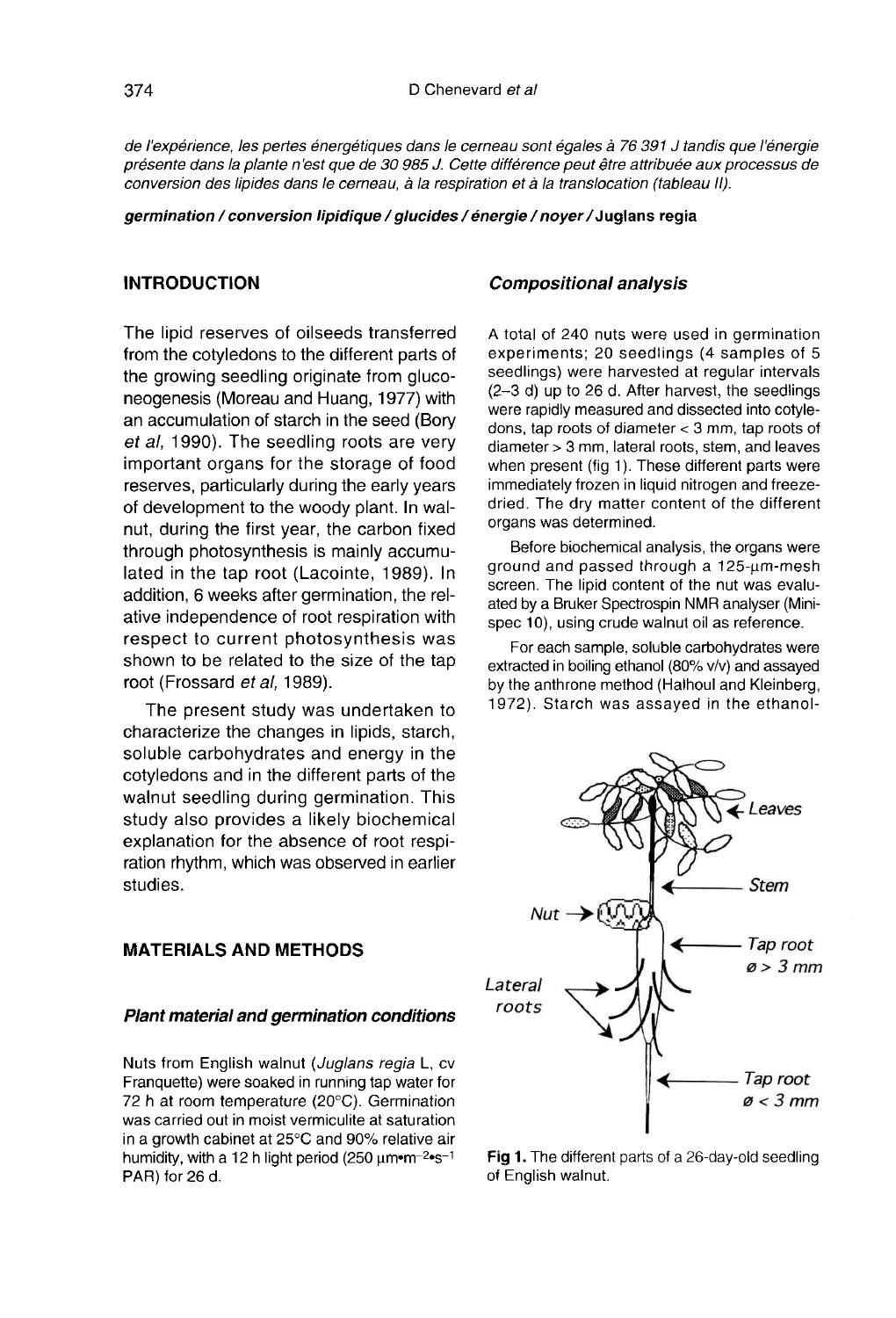extracted residue, as previously reported (Frossard and Friaud, 1989). Soluble carbohydrates and starch were both expressed as glu cose equivalents.

An analysis of variance was carried out on the starch content of the cotyledons.

## Energy content

The energy content of each organ was determined using a bomb calorimeter (model CB-100, Gallenkamp, London, UK). The carbon dioxide produced from each combustion was trapped in soda lime, which was then weighed to determine the carbon content.

#### RESULTS AND DISCUSSION

# Lipid utilization and carbohydrate partitioning

The main biochemical component in the walnut seed fraction are lipids (71% of the nut dry matter). These are stored mostly as triglycerides (Labavitch and Polito, 1985) and represent a very concentrated source of energy, since considerable reducing power is used to form them.

From the beginning of the germination, the lipid content of the cotyledons (nut) gradually decreased whereas their soluble carbohydrate and starch contents increased significantly (fig 2). Soluble carbohydrate and starch accumulation accelerated from the 10th day after soaking. The general pattern reported here was similar to that observed in castor bean (Desvaux and Kogane-Charles, 1952; Beevers, 1975; Reibach and Benedict, 1982), jojoba (Moreau and Huang, 1977), soybean (Adams et al, 1980; Brown and Huber, 1988), cotton (Doman et al, 1982), hazel (Li and Ross, 1990a,b) and bush butter tree (Bory et al, 1990). It is well known that in oilseeds, lipids are degraded



Fig 2. Changes in  $(A)$  lipid  $(\bigcirc)$  or  $(B)$  starch  $(O)$ and total soluble carbohydrate content TSC  $(①)$  in the nut during germination and seedling emergence. Starch and TSC are expressed as glu cose equivalents (GLUC eq). Vertical bars represent standard deviation ( $n = 4$ ), when greater than the symbol size.

to fatty acids, and are then converted into glucose by the glyoxylate cycle and gluconeogenesis (Beevers, 1961, 1975; Mazliak and Tchang, 1983).

The breakdown of a mixture of triglycerides can be represented by the equation (Penning de Vries and Van Laar, 1975):

1 g triglycerides  $\longrightarrow$  1.430 g glucose  $+0.754$  g CO<sub>2</sub> + energy [1]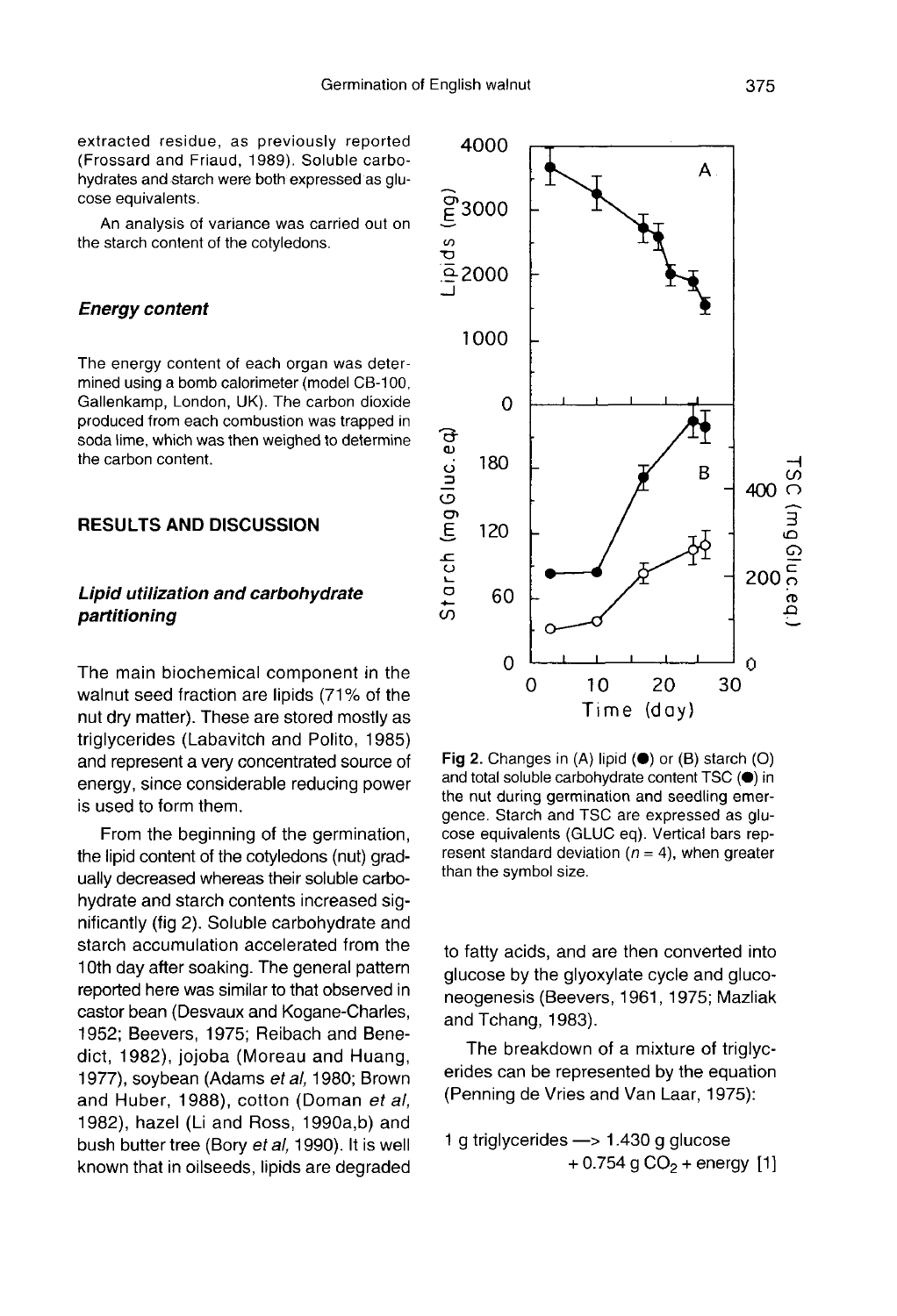From the beginning of germination, the total lipid of the cotyledons (nut) decreased by 2.139 g. The theoretical amount of glu cose resulting from lipid conversion is 3.059 g. By the end of the experiment, starch accumulation in the nut accounted for 2.6% of the theoretical amount of glucose derived from lipid conversion, and soluble carbohydrates for 11.2%. The remainder was translocated into the seedling to support growth, or consumed in the nut and for seedling maintenance processes.

The transitory accumulation of starch in the nut may be interpreted in 2 ways:

1. Starch can be considered as an internal sink for soluble carbohydrates, which would thus allow a more active lipid conversion in the seed and prevent accumulation of soluble sugars to an inhibitory osmotic level (Li and Ross, 1990b).

2. Alternatively, this accumulation could be related to a saturation of the utilization capacities within the seedling with the absence of feedback response from this saturation on gluconeogenesis.

During germination, tap root elongation was preferential over stem growth (fig 3). The tap root accounted for most of the dry matter seedling growth (58% of total dry



Fig 3. Evolution of tap root length (.) and stem height (O) during the germination of English walnut ( $n = 20$ ).

weight) with intermediate amounts in leaves and stem and small amounts in lateral roots after 26 days (table I). Carbohydrate accumulation was very high in the tap root where it occurred mainly as starch. In contrast, carbohydrate accumulation was low in the lateral roots and lower part of the tap root (diameter < 3 mm). It occurred mainly as soluble carbohydrates in lateral roots. Stems contained equivalent levels of starch and soluble carbohydrates whereas in leaves and lateral roots most of the carbohydrates were in the soluble form. At the end of the experiment, only 12.9% of theoretical carbohydrates originating from lipid conversion had accumulated in the seedling.

With the further 13.8% recovered in the nut itself, this gives a total of 26.7% of the carbohydrates released from lipid conversion recovered in the system (nut + seedling). Presumably, the rest (73.3%) was lost in the processes of growth respiration, maintenance respiration and the translocation to the seedling.

The preferential accumulation of soluble carbohydrates in lateral roots and young leaves is consistent with sink behaviour, which is classical for growing organs.

The large amounts of starch accumulated in the tap root from the very beginning of its formation suggests than this organ is a potential source of carbohydrates for the seedling. The role of the tap root as a storage organ continues for later growth stages in walnut (Lacointe, 1989). These reserves could play an important role in stress conditions such as root damage. However, the functional importance of the lateral roots should not be neglected. In the young carrot plant, which has a root morphology similar to that of the walnut seedling, pruning lateral roots reduced leaf growth and altered the assimilate partition to the different organs, without any modification in the efficiency of carbon fixation by the leaves; pruning the tap root had a slight effect (Benjamin and Wren, 1980).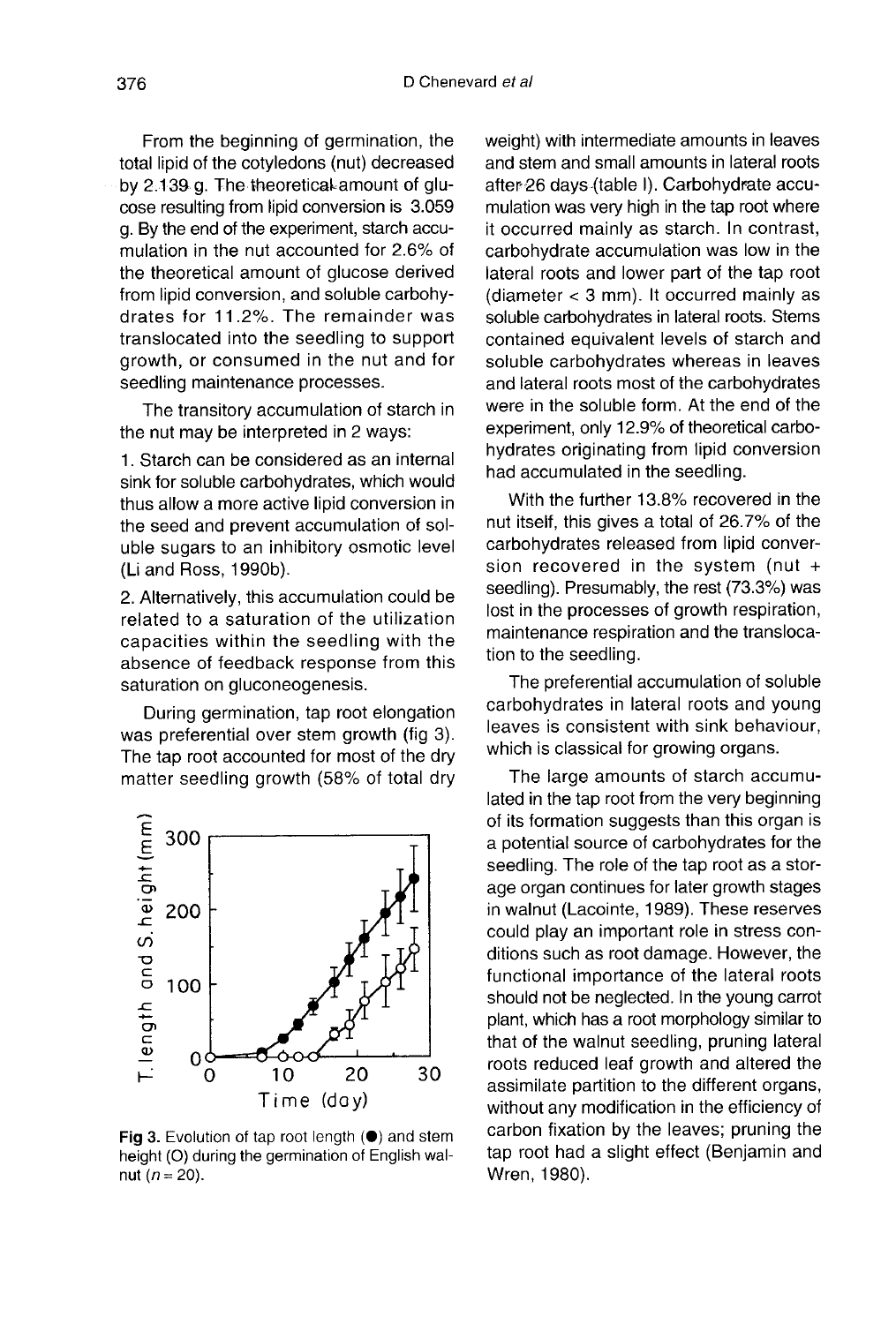| Organs                    | Dry matter (mg) | Starch <sup>*</sup> | Soluble carbohydrates * |
|---------------------------|-----------------|---------------------|-------------------------|
| Stem                      | 323             | 25                  | 37                      |
| Largest part of tap root  | 944             | 179                 | 68                      |
| Smallest part of tap root | 58              |                     | 10                      |
| Secondary roots           | 149             |                     | 32                      |
| Total seedling            | 1782            | 210                 | 186                     |

Table I. Allocation of dry matter, starch and total soluble carbohydrates to various parts of the seedlings at the end of experiment (26 days).

\* In mg glucose equivalent/organ.

Furthermore, in relation to this starch accumulation, the tap root may act as a buffer for carbohydrate transfer to the metabolic respiratorally active roots. This is consistent with the absence of a nycthemeral rhythm of root respiration observed in walnut seedlings that are 6 weeks older (Frossard et al, 1989). The absence of such a rhythm could reflect the relative independence of root respiration from carbohydrate transport from the aerial part to the root system which originated from the daily pattern of carbon assimilation by the leaves and its transport from the leaves to the roots.

#### Energy budget

The energy budget of the system (nut  $+$ seedling) between 2 dates can be determined because the system is closed. The seedling photosynthetic gains were negligible throughout the experiment because leaf growth was just starting. The substrate was inert (vermiculite + water).

The relationship is (in J):

$$
\Delta E_{\text{seedling}} = \Delta E_{\text{nut}} - \Sigma E_{\text{losses}} \tag{2}
$$

where  $\Delta E_{\text{seeding}}$  is the change in the energy content of the seedling (sum of the energy of the differents parts of the plant);  $\Delta E_{\text{nut}}$  is the change in the energy content of the nut; and  $\Sigma E$ <sub>losses</sub> is the sum of respiratory losses of the system: growth respiration + maintenance respiration + translocation + metabolic lipid conversion.

The energy lost from the nut greatly differed from the energy content of the seedling at the end of the experiment (fig 4). The cumulative energy in the seedling represents only 19% of the energy losses in the nut on the 10th day, but up to  $41\%$  on the 26th day (table II), whereas seedling



Fig 4. Changes of energy in the nut  $\Box$ ) and in the seedling ( $\blacklozenge$ ) during germination and seedling emergence. Vertical bars represent standard deviation, when greater than the symbol size  $(n = 4)$ .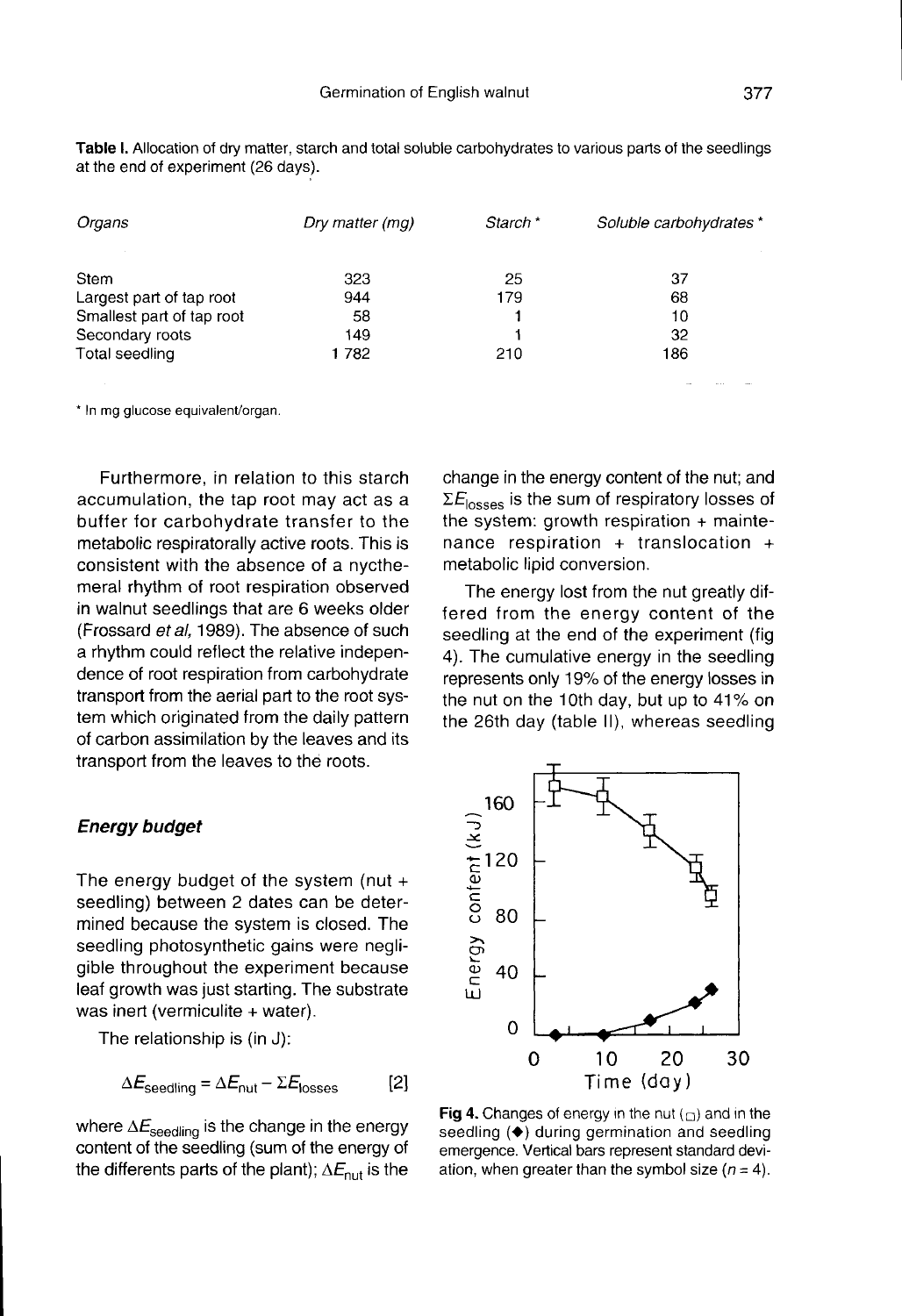| Period (d)                                                       | Change in nut          | Change in seedling     | Total losses     |
|------------------------------------------------------------------|------------------------|------------------------|------------------|
| <b>COLLA</b><br>the control of the<br>$3rd - 10th$<br>$3rd-17th$ | $-7.243$<br>$-31.159$  | $+1.368$<br>$+10.041$  | 5.875<br>21.118  |
| $3rd - 24th$<br>3rd-26th                                         | $-57.188$<br>$-76.391$ | $+21.755$<br>$+30.985$ | 35.433<br>45.406 |
|                                                                  |                        |                        |                  |

Table II. Change in total energy content in the nut and the seedling (kJ) during germination and seedling emergence.

energy content remained stable (17 kJ/g DM). This is not surprising because important respiratory processes are known to take place at the beginning of germination.

The energy level was in good agreement with the biochemical composition described above: the highest values are found for the nut and the tap root of diameter > 3 mm, which also contain the highest amounts of energetic compounds (lipids and carbohydrates).

There was also a close correlation between total carbon content (C, g DM) and total energy (E, kJ) in the seedling and the nut:

 $E_{\text{seedling}} = 40.60 \times C_{\text{seedling}} - 0.004$  $\lceil 3 \rceil$ with  $H^2 = 0.997$ 

 $E_{\text{nut}}$  = 53.43 x  $C_{\text{nut}}$  – 13.49  $[4]$ with  $H^2 = 0.999$ 

The quality of the relationship is in good agreement with that reported by Vertregt and Penning de Vries (1987) on reserve organs: it is possible to evaluate seedling energy and nut energy from carbon content.

#### **CONCLUSIONS**

From the beginning of the germination, the lipid content of the cotyledons (nut) gradually decreases whereas their soluble carbohydrate and starch contents increase. The carbohydrates present in the nut are used for the growth of the seedling. Much energy loss occurred in the nut during germination, and there remained large amounts of nonmobilized energy (lipids and carbohydrates) in the nut at the end of the experiment. Since further seedling growth rate is not modified by nut removal at this period (Frossard, unpublished results), the question of the exact role of such reserves remains open.

The study presented here was performed at 25°C in a growth cabinet. In natural or nursery conditions, the temperature would be lower. Would the germination pattern be the same under these conditions?

In oak (Levert and Lamond, 1979) and apple (Come, 1975), lowering temperature during germination delays seedling growth without any change in the final size or morphology of the seedling. In apple (Come, 1975), the total of oxygen consumption is not affected by the temperature over the range 4 to 20°C.

Therefore, the germination of English walnut at temperatures other than 25°C should present the same final growth and energy budget, the growth pattern being delayed at low temperature.

#### ACKNOWLEDGMENTS

We would like to thank B Saint-Joanis and M Crocombette for technical assistance.